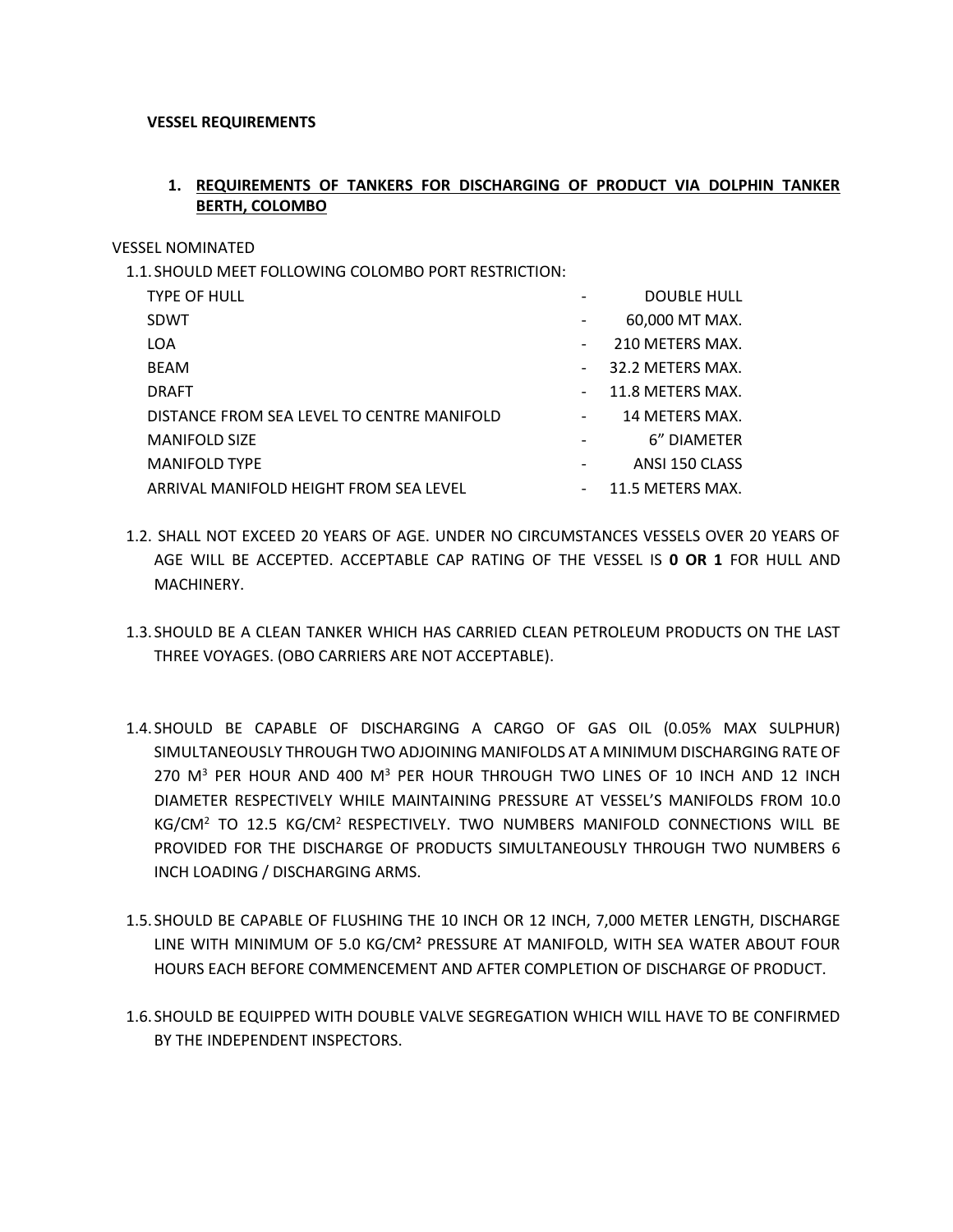- 1.7.AVAILABILITY OF CONTINUOUS PRESSURE MONITORING AND RECORDING / REPORTING FACILITIES SHALL BE PREFERRED.
- 1.8.SHOULD HAVE ALL VALID CERTIFICATES REQUIRED UNDER THE INTERNATIONAL AND NATIONAL RULES AND REGULATIONS APPLICABLE AND SHOULD BE ISM CODE CERTIFIED OR WHOSE OWNERS OR OPERATORS SHOULD HOLD AN ISM CODE DOCUMENT OF COMPLIANCE.
- 1.9.SHOULD HAVE CARGO TANKS/ PIPE LINES/ PUMPS/ STRAINERS CLEAN AND DRY PRIOR TO COMMENCEMENT OF LOADING.
- 1.10. A DOCUMENT FROM VESSEL OWNERS CONFIRMING THAT THE VESSEL COMPLIES WITH ALL THE ABOVE REQUIREMENTS FROM SUB CLAUSE 1 TO SUB CLAUSE 9 AND THE LATEST UPDATED QUESTIONNAIRE 88 SHOULD BE FURNISHED AT THE TIME OF VESSEL NOMINATION.
- 1.11. IN THE EVENT OF A DELAY IN DISCHARGING THE CARGO AT COLOMBO DUE TO VESSEL'S NON-COMPLIANCE WITH THE ABOVE REQUIREMENTS FROM SUB CLAUSE 1 TO SUB CLAUSE 10 THE SUCCESSFUL SUPPLIER / BIDDER WILL BE HELD LIABLE FOR PAYMENT OF MAXIMUM OF USD 60,000.00 TO CEYPETCO.
- 1.12. ACCOMMODATION/MEALS
	- 1.12.1.FOLLOWING PERSONNEL WOULD STAY ON BOARD THROUGHOUT THE PERIOD OF TANKER MADE FAST AT DOLPHIN TANKER BERTH.
		- (a) TWO LOADING MASTERS (b)ONE SAMPLE COLLECTOR (CREW) (c) ONE INDEPENDENT INSPECTOR (JUNIOR OFFICER) (d)ONE INTERNAL AUDITOR FROM CPSTL
	- 1.12.2.PROPER ACCOMMODATION ON OFFICERS' DECK SHOULD BE ARRANGED FOR LOADING MASTERS, INDEPENDENT INSPECTORS AND INTERNAL AUDITOR FROM CPSTL.
	- 1.12.3.MEALS FOR LOADING MASTERS, INDEPENDENT INSPECTORS AND INTERNAL AUDITOR FROM CPSTL SHOULD BE SERVED IN OFFICERS' DINING SALOON.
- 1.13. THERE SHALL BE NO INSPECTION / SURVEY ON BOARD WHILE DISCHARGING.
- 1.14. AFTER ACCEPTANCE OF THE NOMINATED VESSEL BY CEYPETCO, A CERTIFIED COPY OF THE APPLICABLE CHARTER PARTY OR A CERTIFIED COPY OF THE SIGNED FIXTURE NOTE / FIXTURE RECAP INCLUDING THE RATE OF DEMURRAGE SHALL BE SUBMITTED BY THE SUCCESSFUL SUPPLIER/ BIDDER.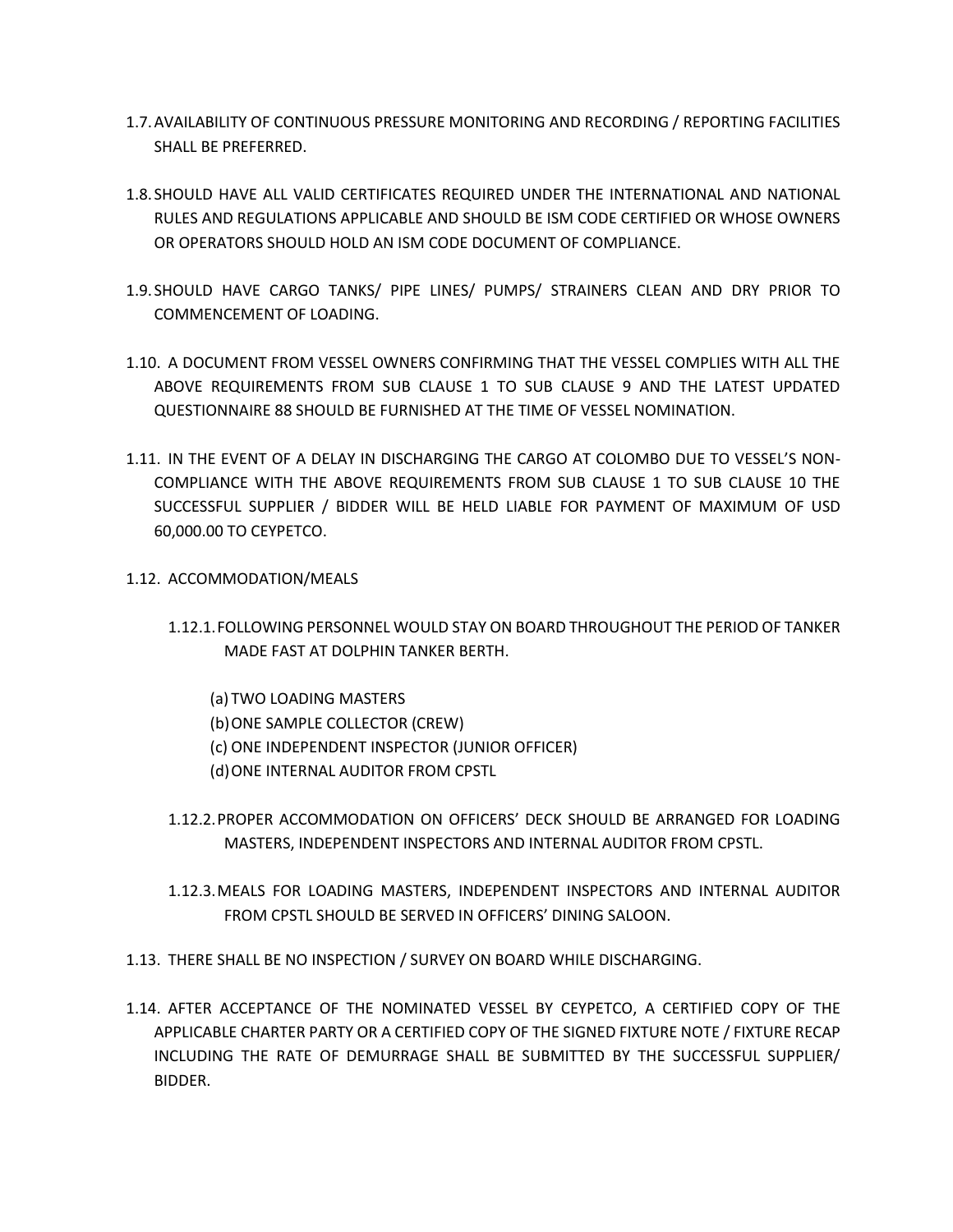# **2. REQUIREMENTS OF TANKERS FOR DISCHARGING OF PRODUCT VIA SPM MUTHURAJAWELA, COLOMBO**

VESSEL NOMINATED

2.1.SHOULD MEET FOLLOWING RESTRICTIONS AT SPMMUTHURAJAWELA, COLOMBO (DUAL PATH BUOY)

| <b>TYPE OF HULL</b>   | <b>DOUBLE HULL</b>          |
|-----------------------|-----------------------------|
| <b>SDWT</b>           | 60,000 MT MAX               |
| <b>LOA</b>            | 228 METERS MAX.             |
| <b>BEAM (MOULDED)</b> | 34.9 METERS MAX.            |
| DEPTH (MOULDED)       | 18.2 METERS MAX.            |
| DRAFT 100% LOADED     | 12.5 METERS MAX.            |
| DRAFT 20% LOADED      | 4.6 METERS MIN.             |
| MANIFOLD SIZE/TYPE    | 12" DIAMETER/ANSI 150 CLASS |

- 2.2.SHALL NOT EXCEED 20 YEARS OF AGE. UNDER NO CIRCUMSTANCES VESSELS OVER 20 YEARS OF AGE WILL BE ACCEPTED. ACCEPTABLE CAP RATING OF THE VESSEL IS **0 OR 1** FOR HULL AND MACHINERY.
- 2.3.SHOULD BE A CLEAN TANKER, WHICH HAS CARRIED CLEAN PETROLEUM PRODUCTS ON THE LAST THREE VOYAGES (OBO CARRIERS ARE NOT ACCEPTABLE).
- 2.4.SHOULD BE CAPABLE OF DISCHARGING GAS OIL (0.05% MAX SULPHUR) THROUGH 12 INCH PORT MANIFOLD AT A MINIMUM DISCHARGE RATE OF 1,200 M<sup>3</sup> PER HOUR THROUGH 12 INCH FLOATING HOSE, WHILE MAINTAINING PRESSURE AT VESSEL'S MANIFOLDS FROM 5.0 KG/CM².
- 2.5.SHOULD BE CAPABLE OF FLUSHING THE 18 INCH, 7,000 METER LENGTH, DISCHARGE LINE WITH MINIMUM OF 5.0 KG/CM² PRESSURE AT MANIFOLD, WITH SEA WATER ABOUT FOUR HOURS EACH BEFORE COMMENCEMENT AND AFTER COMPLETION OF DISCHARGE OF PRODUCT.
- 2.6.SHOULD BE EQUIPPED WITH DOUBLE VALVE SEGREGATION WHICH WILL HAVE TO BE CONFIRMED BY THE INDEPENDENT INSPECTORS.
- 2.7.AVAILABILITY OF CONTINUOUS PRESSURE MONITORING AND RECORDING / REPORTING FACILITIES SHALL BE PREFERRED.
- 2.8.THE VESSEL SHOULD HAVE ALL VALID CERTIFICATES REQUIRED UNDER THE INTERNATIONAL AND NATIONAL RULES AND REGULATIONS APPLICABLE AND SHOULD BE ISM CODE CERTIFIED OR WHOSE OWNERS OR OPERATORS SHOULD HOLD AN ISM CODE DOCUMENT OF COMPLIANCE.
- 2.9.SHOULD HAVE CARGO TANKS/ PIPE LINES/ PUMPS/ STRAINERS CLEAN AND DRY PRIOR TO COMMENCEMENT OF LOADING.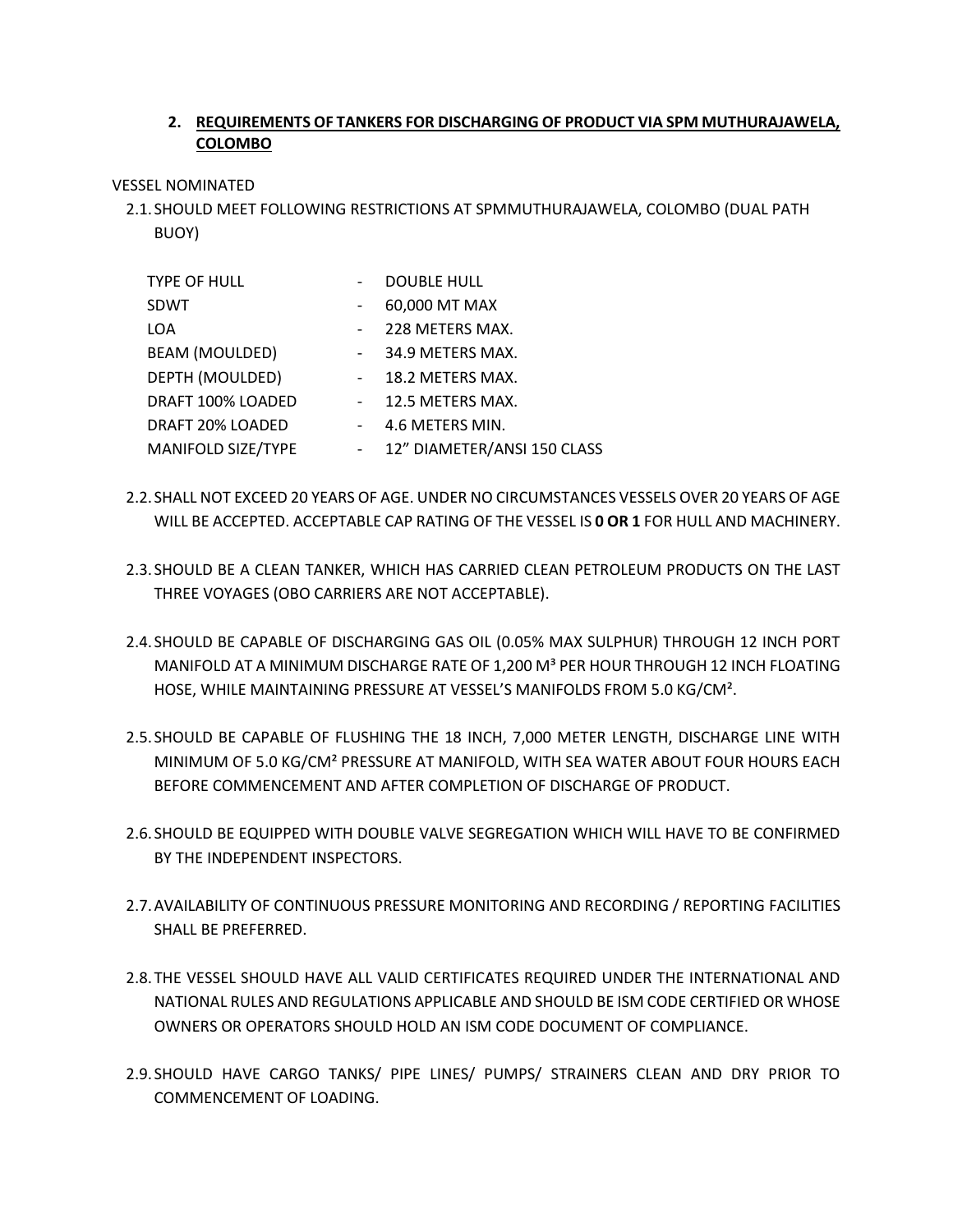- 2.10. A DOCUMENT FROM VESSEL OWNERS CONFIRMING THAT THE VESSEL COMPLIES WITH ALL THE ABOVE REQUIREMENTS FROM SUB CLAUSE 1 TO SUB CLAUSE 9 AND THE LATEST UPDATED QUESTIONNAIRE 88 SHOULD BE FURNISHED AT THE TIME OF VESSEL NOMINATION.
- 2.11. IN THE EVENT OF A DELAY IN DISCHARGING THE CARGO AT COLOMBO DUE TO VESSEL'S NON-COMPLIANCE WITH THE ABOVE REQUIREMENTS FROM SUB CLAUSE 1 TO SUB CLAUSE 10 THE SUCCESSFUL SUPPLIER / BIDDER WILL BE HELD LIABLE FOR PAYMENT OF MAXIMUM OF USD 60,000.00 TO CEYPETCO.
- 2.12. VESSEL MOORING EQUIPMENTS AND MANIFOLDS SHOULD CONFORM TO OCIMF STANDARDS.
- 2.13. MANIFOLD

MANIFOLD LOCATION - MIDSHIP (PORT SIDE) MANIFOLD CONNECTION - ONE 12 INCH STUDDED CAMLOCK FLANGE ANSI CLASS 150

- 2.14. DETAILS OF DERRICK AT MANIFOLD LOCATION DERRICK SHOULD HAVE MINIMUM SAFE WORKING LOAD OF 10 MT AND SHOULD BE IN GOOD OPERATIONAL CONDITION.
- 2.15. MOORING EQUIPMENT, MOORING AND TOWING ARRANGEMENT
	- 2.15.1. TANKER SHOULD BE FITTED WITH A CENTRAL BOW STOPPER (CHAIN STOPPER) OF 100 TONNES SWL FOR OCIMF CHAFE CHAIN "B"
	- 2.15.2. TANKER SHOULD BE FITTED WITH A CENTRAL BOW FAIR LEAD (BULL RING) MEASURING AT LEAST 600 MM X 450 MM
	- 2.15.3. POSITION OF PEDESTAL ROLLER FAIRLEAD/WINCH DRUM
		- 2.15.3.1. SHOULD BE A CONTINUATION OF THE DIRECT LEAD LINE BETWEEN THE BOW FAIRLEAD (BULL RING) AND BOW CHAIN STOPPER.
		- 2.15.3.2. SHOULD BE NOT LESS THAN 4.5 METRES DIRECTLY BEHIND THE BOW CHAIN STOPPER.
		- 2.15.3.3. SHOULD BE AT SUCH A HEIGHT THAT FAIRLEAD ROLLERS WILL ENABLE AN UNRESTRICTED LINE PULL TO BE ACHIEVED.
	- 2.15.4. PEDESTAL FAIRLEAD SHOULD BE FITTED FOR LEAD TO WINCH/WINDLASS.
	- 2.15.5. SHOULD HAVE A MESSENGER LINE OF CIRCUMFERENCE 4 INCH/5 INCH X 500 FT. LONG, ONE END CONNECTED TO AN EMPTY MOORING ROPE WINCH DRUM.
	- 2.15.6. TANKER SHOULD HAVE A "PANAMA" LEAD RIGHT AFT ON ITS CENTRE LINE.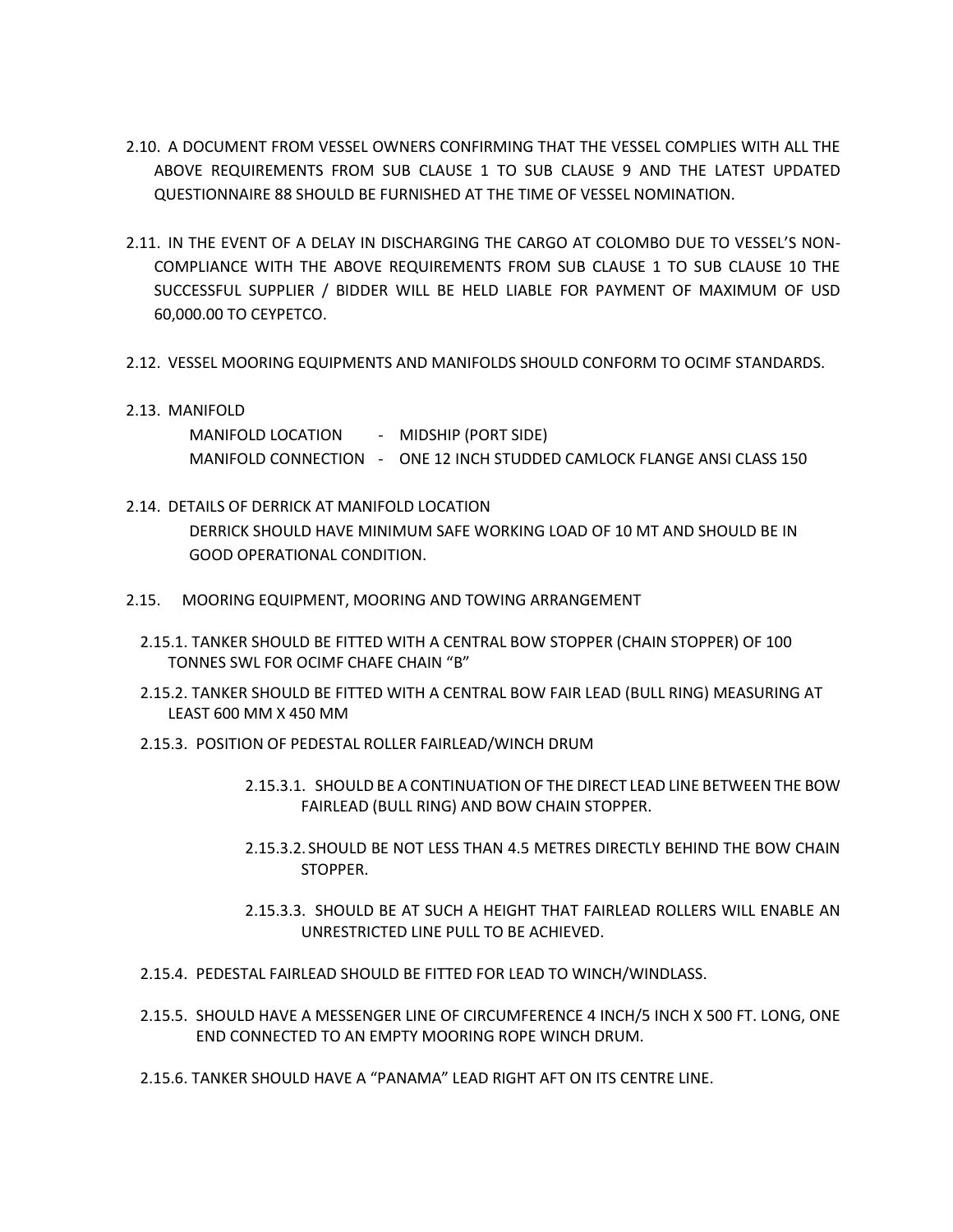- 2.15.7. A GOOD TOW ROPE (POLYPROPYLENE) OF 10" CIRCM OR ABOVE IN SIZE AND LENGTH (APPROX. 650 FT.) TO BE KEPT READY AT THE STERN. IF NECESSARY, TWO ROPE COILS MAY BE JOINED TO OBTAIN LENGTH OF 650 FT.
- 2.15.8. MOORING MASTERS SHOULD HAVE FREE ACCESS TO NAVIGATIONAL CHARTS AND EQUIPMENTS REQUIRED FOR MOORING OPERATION.
- 2.15.9. WHEEL HOUSE TO BE KEPT OPEN THROUGHOUT THE PERIOD THE TANKER MADE FAST TO THE BUOY.
- 2.15.10. A FORE-CASTLE WATCHMAN TO BE MADE AVAILABLE BY THE TANKER THROUGHOUT THE PERIOD THE TANKER MADE FAST TO THE BUOY.
- 2.15.11. ALL TOOLS REQUIRED FOR CONNECTION/DISCONNECTION OF CARGO HOSE TO BE SUPPLIED BY THE TANKER.
- 2.15.12. CONNECTION/DISCONNECTION OF HOSE IS THE RESPONSIBILITY OF SHIP'S STAFF UNDER THE SUPERVISION OF A SHIP'S OFFICER ON THE INSTRUCTIONS OF CEYPETCO OFFICIALS ON BOARD THE TANKER.
- 2.15.13. TANKER'S MAIN ENGINE SHOULD BE KEPT READY THROUGHOUT THE PERIOD OF STAY AT THE BUOY FOR MANEUVERING PROMPTLY ON NOTICE.

## 2.16. INERT GAS SYSTEM

TANKER SHOULD HAVE AN OPERATIONAL INERT GAS PLANT CAPABLE OF MAINTAINING TANK ATMOSPHERE OF LESS THAN 8 PCT. OXYGEN CONTENT AND POSITIVE PRESSURE IN CARGO TANKS WITHIN SAFE LIMITS AT ALL STAGES OF DISCHARGE.

2.17. COMMUNICATION EQUIPMENT

TANKER SHOULD HAVE VHF CHANNEL 09,16,68,71 FACILITIES FOR COMMUNICATION WITH SHORE FACILITY. TANKER'S CARGO CONTROL ROOM SHOULD HAVE FACILITY TO MAINTAIN A CONTINUOUS WATCH ON VHF CHANNEL 71 FOR OPERATIONAL REQUIREMENTS.

## 2.18. ACCOMMODATION/MEALS

- 2.18.1. FOLLOWING PERSONNEL WOULD STAY ON BOARD THROUGHOUT THE PERIOD OF TANKER MADE FAST TO THE BUOY.
	- 2.18.1.1. TWO MOORING MASTERS (SENIOR MASTER MARINERS)
	- 2.18.1.2. ONE CARGO RECEIVER
	- 2.18.1.3. ONE LOADING MASTER
	- 2.18.1.4. ONE SAMPLE COLLECTOR (CREW)
	- 2.18.1.5. ONE INDEPENDENT INSPECTOR (JUNIOR OFFICER)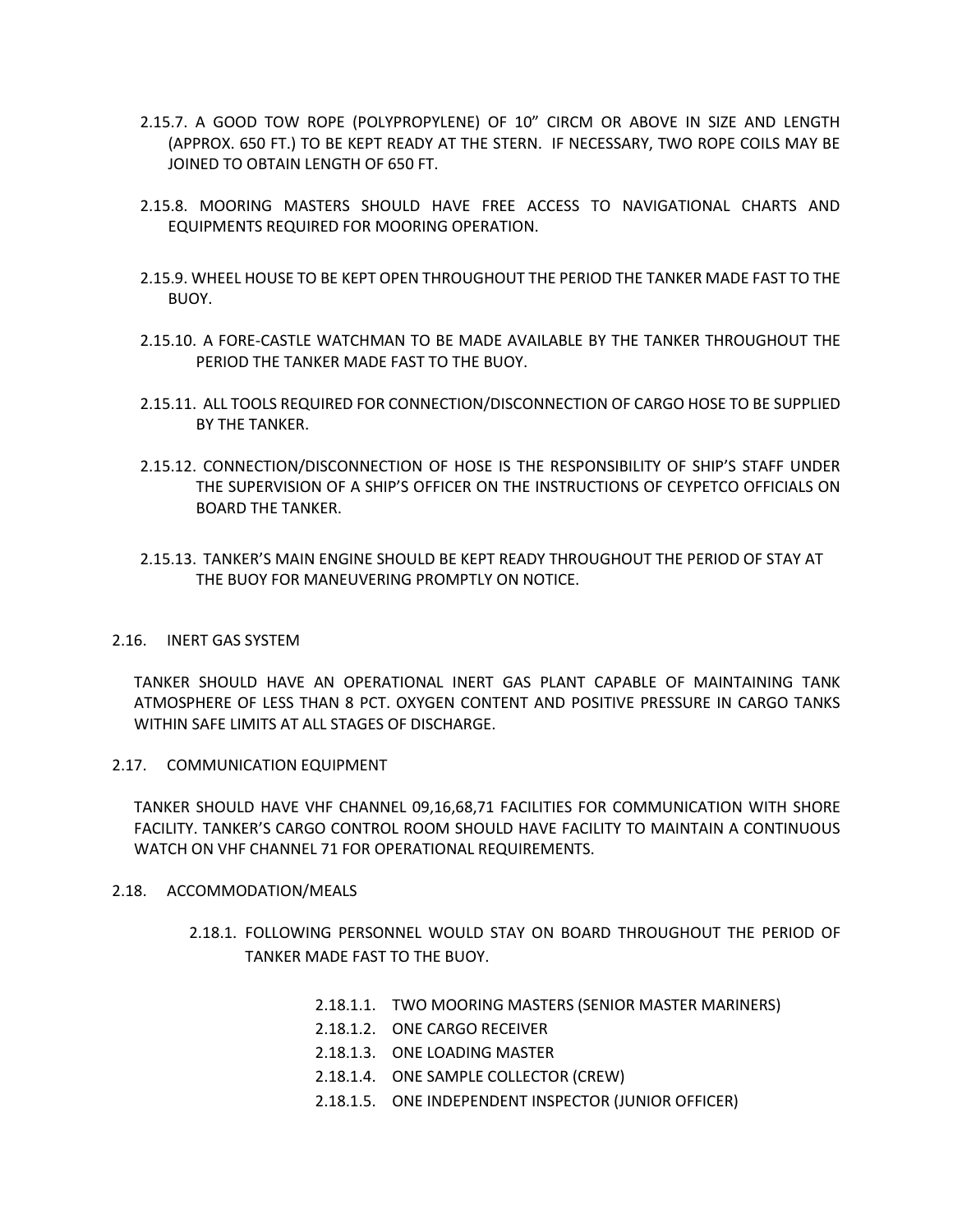- 2.18.1.6. ONE INTERNAL AUDITOR FROM CPSTL
- 2.18.2. PROPER ACCOMMODATION ON OFFICERS' DECK SHOULD BE ARRANGED FOR MOORING MASTERS, LOADING MASTERS, INDEPENDENT INSPECTORS AND INTERNAL AUDITOR FROM CPSTL.
- 2.18.3. MEALS FOR MOORING MASTERS, LOADING MASTERS, INDEPENDENT INSPECTORS AND INTERNAL AUDITOR FROM CPSTL SHOULD BE SERVED IN OFFICERS' DINING SALOON.
- 2.19. A DOCUMENT FROM TANKER OWNERS CONFIRMING THAT THE TANKER COMPLIES WITH ALL THE ABOVE REQUIREMENTS.
- 2.20. THERE SHALL BE NO INSPECTION/SURVEY ON BOARD WHILE DISCHARGING.
- 2.21. AFTER ACCEPTANCE OF THE NOMINATED VESSEL BY CEYPETCO, A CERTIFIED COPY OF THE APPLICABLE CHARTER PARTY OR A CERTIFIED COPY OF THE SIGNED FIXTURE NOTE / FIXTURE RECAPINCLUDING THE RATE OF DEMURRAGE SHALL BE SUBMITTED BY THE SUCCESSFUL SUPPLIER/BIDDER.

## 3. **REQUIREMENTS OF TANKERS FOR DISCHARGING OF PRODUCT VIA SPBM 1 COLOMBO (Crude)**

VESSEL NOMINATED

3.1. SHOULD MEET FOLLOWING COLOMBO PORT RESTRICTIONS:

| (A) | LENGTH              |                | 298.70 M MAX.               |
|-----|---------------------|----------------|-----------------------------|
| (B) | <b>BEAM</b>         |                | 44.5 M MAX.                 |
| (C) | MOULDED DEPTH       | $\blacksquare$ | 22.56 M MAX.                |
| (D) | <b>DRAFT</b>        |                | 18.90 M MAX.                |
|     | (E) FORWARD DRAFT   |                | - 3.28 M MIN. WHILST AT SPM |
| (F) | SUMMER DEADWEIGHT - |                | 180,000 DWT MAX.            |
| (G) | <b>TYPE OF HULL</b> |                | <b>DOUBLE HULL</b>          |
|     |                     |                |                             |

## **NOTE:**

IN ORDER TO ESTABLISH A BETTER CONTROL OF TANKER MOVEMENT AROUND SPM, MINIMUM 2/3 PROPORTION OF CARGO QUANTITY VS. DEADWEIGHT WOULD BE PREFERRED BY CHARTERER.

- 3.2. SHALL NOT EXCEED 20 YEARS OF AGE. UNDER NO CIRCUMSTANCES VESSELS OVER 20 YEARS OF AGE WILL BE ACCEPTED. ACCEPTABLE CAP RATING OF THE VESSEL IS **0** OR **1** FOR HULL AND MACHINERY.
- 3.3. **MANIFOLD**

| MANIFOLD LOCATION          | $\overline{\phantom{0}}$ | MIDSHIP (PORT SIDE)          |
|----------------------------|--------------------------|------------------------------|
| <b>MANIFOLD CONNECTION</b> | $\overline{\phantom{0}}$ | ONE 12 INCH STUDDED CAMLOCK  |
|                            |                          | <b>FLANGE ANSI CLASS 150</b> |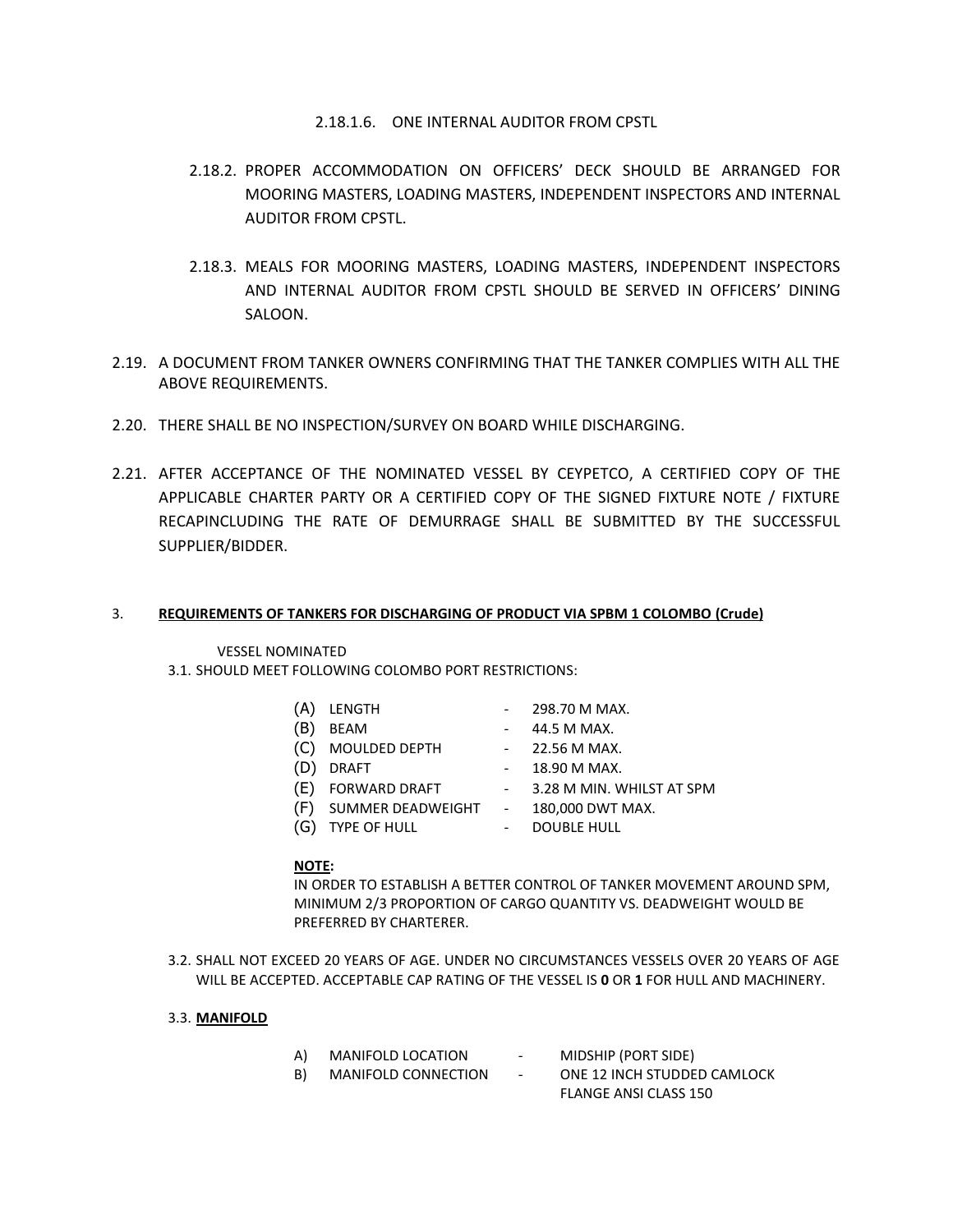#### 3.4. **DETAILS OF DERRICK AT MANIFOLD LOCATION**

DERRICK SHOULD HAVE MINIMUM SAFE WORKING LOAD OF 10 MT AND SHOULD BE IN GOOD OPERATIONAL CONDITION.

#### 3.5. **MOORING EQUIPMENT, MOORING AND TOWING ARRANGEMENT**

TANKER SHOULD BE FITTED WITH A CENTRAL BOW STOPPER (CHAIN STOPPER) OF FOLLOWING CAPACITY FOR OCIMF CHAFE CHAIN "B".

TANKERS UPTO 100,000 DWT - 100 TONNES SWL TANKERS OVER 100,000 DWT - 200 TONNES SWL

- 3.6. TANKER SHOULD BE FITTED WITH A CENTRAL BOW FAIR LEAD (BULL RING) MEASURING AT LEAST 600 MM X 450 MM.
- 3.7. POSITION OF PEDESTAL ROLLER FAIRLEAD/WINCH DRUM
	- (a) SHOULD BE A CONTINUATION OF THE DIRECT LEAD LINE BETWEEN THE BOW FAIRLEAD (BULL RING) AND BOW CHAIN STOPPER.
	- (b) SHOULD BE NOT LESS THAN 4.5 METRES DIRECTLY BEHIND THE BOW CHAIN STOPPER.
	- (c) SHOULD BE AT SUCH A HEIGHT THAT FAIRLEAD ROLLERS WILL ENABLE AN UNRESTRICTED LINE PULL TO BE ACHIEVED.
- 3.8. PEDESTAL FAIRLEAD SHOULD BE FITTED FOR LEAD TO WINCH/WINDLASS.
- 3.9. SHOULD HAVE A MESSENGER LINE OF CIRCUMFERENCE 4 INCH/5 INCH X 500 FT. LONG, ONE END CONNECTED TO AN EMPTY MOORING ROPE WINCH DRUM.
- 3.10. TANKER SHOULD HAVE A "PANAMA" LEAD RIGHT AFT ON ITS CENTRE LINE.
- 3.11. A GOOD TOW ROPE (POLYPROPYLENE) OF 10" CIRCM OR ABOVE IN SIZE AND LENGTH (APPROX. 650 FT.) TO BE KEPT READY AT THE STERN. IF NECESSARY, TWO ROPE COILS MAY BE JOINED TO OBTAIN LENGTH OF 650 FT.
- 3.12. MOORING MASTERS SHOULD HAVE FREE ACCESS TO NAVIGATIONAL CHARTS AND EQUIPMENTS REQUIRED FOR MOORING OPERATION.
- 3.13. WHEEL HOUSE TO BE KEPT OPEN THROUGHOUT THE PERIOD THE TANKER MADE FAST TO THE BUOY.
- 3.14. A FORE-CASTLE WATCHMAN TO BE MADE AVAILABLE BY THE TANKER THROUGHOUT THE PERIOD THE TANKER MADE FAST TO THE BUOY.
- 3.15. ALL TOOLS REQUIRED FOR CONNECTION/DISCONNECTION OF CARGO HOSE TO BE SUPPLIED BY THE TANKER.
- 3.16. CONNECTION/DISCONNECTION OF HOSE IS THE RESPONSIBILITY OF SHIP'S STAFF UNDER THE SUPERVISION OF A SHIP'S OFFICER ON THE INSTRUCTIONS OF CEYPETCO OFFICIALS ON BOARD THE TANKER.